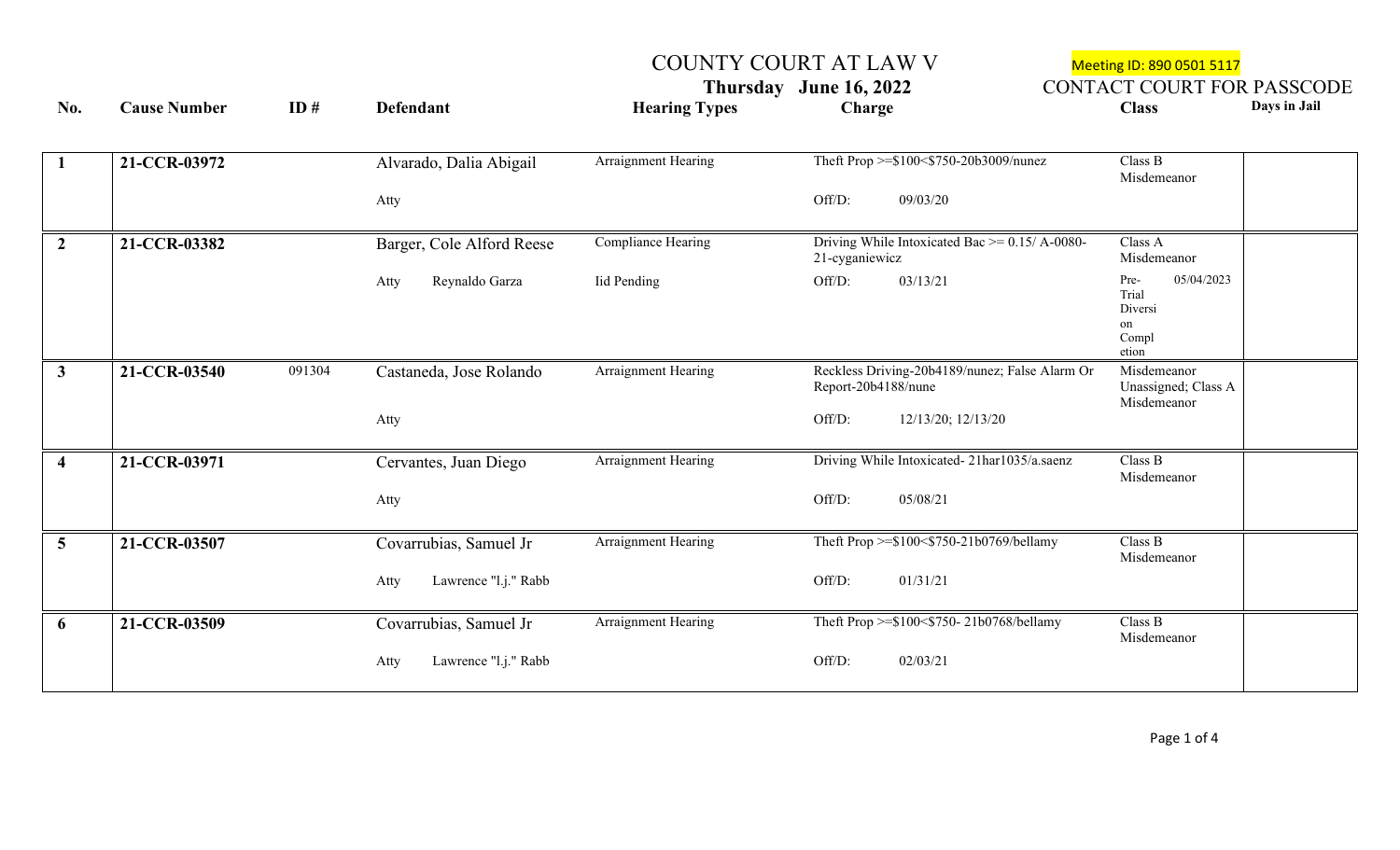COUNTY COURT AT LAW V<br>
Thursday June 16, 2022 CONTACT COURT FOR **CONTACT COURT FOR PASSCODE** 

| No.            | <b>Cause Number</b> | ID#    | <b>Defendant</b>                           | <b>Hearing Types</b>                         | Charge                                                                                                                                                                  | Days in Jail<br><b>Class</b>                          |  |
|----------------|---------------------|--------|--------------------------------------------|----------------------------------------------|-------------------------------------------------------------------------------------------------------------------------------------------------------------------------|-------------------------------------------------------|--|
| $\overline{7}$ | 21-CCR-03972        |        | Dartt, Elena Ann<br>Atty                   | Arraignment Hearing                          | Theft Prop >=\$100<\$750-20b3008/nunez<br>Off/D:<br>09/03/20                                                                                                            | Class B<br>Misdemeanor                                |  |
|                |                     |        |                                            |                                              |                                                                                                                                                                         |                                                       |  |
| 8              | 21-CCR-01357        | 274435 | Garcia, Marco Antonio                      | Plea                                         | Poss Marij <2oz-2020xmg02845/garcia                                                                                                                                     | Class B<br>Misdemeanor                                |  |
|                |                     |        | Timothy A Lopes<br>Atty                    |                                              | Off/D:<br>11/23/20                                                                                                                                                      |                                                       |  |
| 9              | 20-CCR-00015        | 285722 | Garcia, Nayeli Ann                         | <b>Status Hearing</b>                        | Assault Causes Bodily Injury Family Violence -<br>19b3268/bellamy                                                                                                       | Class A<br>Misdemeanor                                |  |
|                |                     |        | Abel Delgadillo<br>Atty                    | Pr Bond Granted 5/25                         | Off/D:<br>08/30/19                                                                                                                                                      |                                                       |  |
| <b>10</b>      | 21-CCR-03543        |        | Genova, Alexis Anthony                     | Arraignment Hearing                          | Disorderly Conduct Discharge/display Firearm-a-<br>0112-21/cyganiewicz                                                                                                  | Class B<br>Misdemeanor                                |  |
|                |                     |        | Atty                                       |                                              | Off/D:<br>03/18/21                                                                                                                                                      |                                                       |  |
| <b>11</b>      | 21-CCR-03560        | 282092 | Gonzalez, Angel Ray                        | Arraignment Hearing                          | Evading Arrest Detention-2021xmg0068/garcia                                                                                                                             | Class A<br>Misdemeanor                                |  |
|                |                     |        | Eddie Lucio<br>Atty                        | 2019dcr2212/2019dcr2440, 107th,<br>$6/7$ Mtr | Off/D:<br>01/06/21                                                                                                                                                      |                                                       |  |
| <b>12</b>      | 21-CCR-03568        | 282842 | Gonzalez, Veronica<br>Ben R. Neece<br>Atty | Arraignment Hearing                          | Duty On Striking Fixture/hwy Landscape>=\$200-<br>2021xmg01001-e. Garcia; Duty On Striking<br>Unattended Vehicle-2021xmg01002-e. Garcia<br>Off/D:<br>04/16/21; 04/16/21 | Class B<br>Misdemeanor; Class<br><b>B</b> Misdemeanor |  |
|                |                     |        |                                            |                                              |                                                                                                                                                                         |                                                       |  |
| 13             | 21-CCR-03548        |        | Gonzalez-cipres, Carlos                    | Arraignment Hearing                          | Duty On Striking Fixture/hwy Landscape>=\$200-<br>2021laf00203-salas                                                                                                    | Class B<br>Misdemeanor                                |  |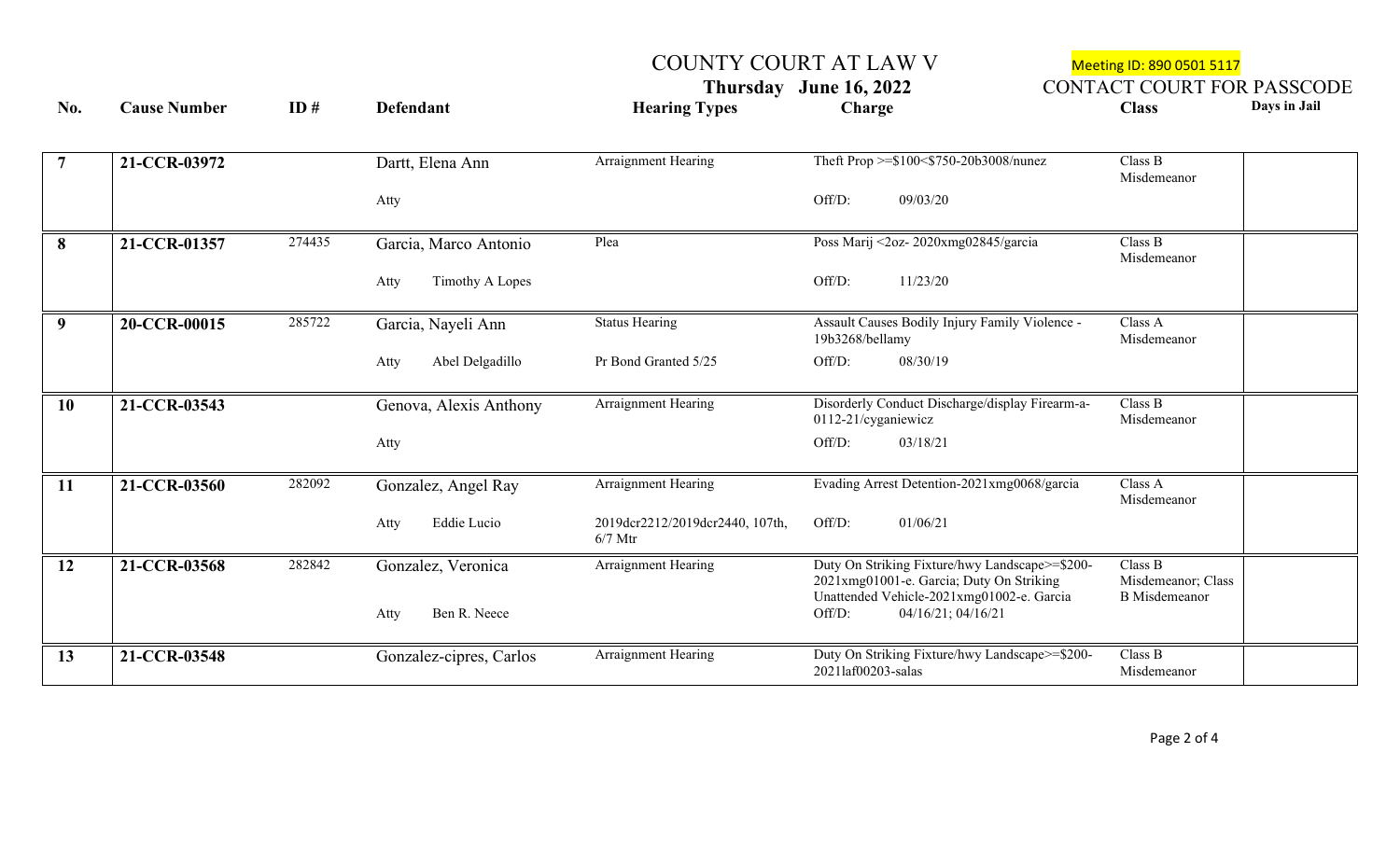COUNTY COURT AT LAW V<br>
Thursday June 16, 2022 CONTACT COURT FOR **Thursday June 16, 2022 CONTACT COURT FOR PASSCODE**<br> **CONTACT COURT FOR PASSCODE**<br> **Class Class No. Cause Number ID # Defendant Hearing Types Charge Class Days in Jail**

|           |                        | Atty                     |                     | Off/D:<br>04/23/21                                               |                                              |                        |
|-----------|------------------------|--------------------------|---------------------|------------------------------------------------------------------|----------------------------------------------|------------------------|
| 14        | 21-CCR-03979           | Herrera, Wilder          | Arraignment Hearing |                                                                  | Driving While Intoxicated-2100349c/b.yudesis | Class B<br>Misdemeanor |
|           |                        | Atty                     |                     | 05/08/21<br>Off/D:                                               |                                              |                        |
| 15        | 254619<br>21-CCR-03987 | Lopez, Daniel            | Arraignment Hearing | Failure To Id-2021xmg1359/e.garcia                               |                                              | Class B<br>Misdemeanor |
|           |                        | Atty                     |                     | Off/D:<br>05/24/21                                               |                                              |                        |
| <b>16</b> | 282909<br>21-CCR-03546 | Martinez, Pedro          | Arraignment Hearing |                                                                  | Driving While Intoxicated-2021xg01064/limas  | Class B<br>Misdemeanor |
|           |                        | Mario A Olivarez<br>Atty |                     | 04/21/21<br>Off/D:                                               |                                              |                        |
| 17        | 21-CCR-01926           | Molina, Sergio Luis      | Arraignment Hearing | Criminal Trespass-20har2513/saenz                                |                                              | Class B<br>Misdemeanor |
|           |                        | Atty                     |                     | Off/D:<br>12/30/20                                               |                                              |                        |
| <b>18</b> | 21-CCR-03983           | Molina, Sergio Luis      | Arraignment Hearing | Duty On Striking Unattended Vehicle-<br>2021kmg0003/s.gonzalez   |                                              | Class B<br>Misdemeanor |
|           |                        | Atty                     |                     | Off/D:<br>04/02/21                                               |                                              |                        |
| 19        | 21-CCR-04029           | Potter, Ricky Lynn       | Arraignment Hearing | Terroristic Threat Against Public Servant-<br>2021img006/d.garza |                                              | Class A<br>Misdemeanor |
|           |                        | Atty                     |                     | Off/D:<br>01/27/21                                               |                                              |                        |